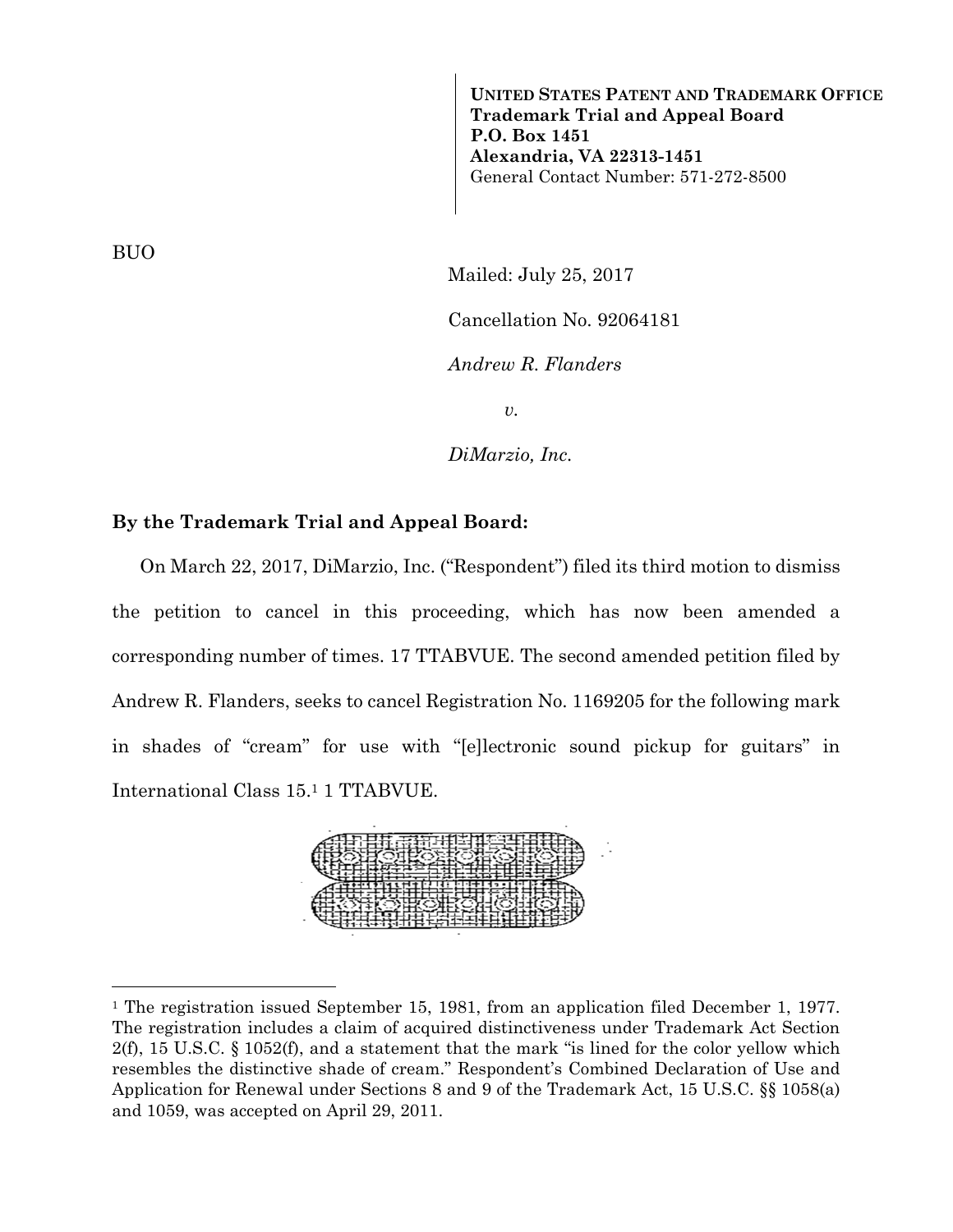In response to the Board's grant of leave following the dismissal of the amended petition to cancel, 14 TTABVUE 6, Petitioner filed a second amended petition to cancel on March 17, 2017. 15 TTABVUE 5-10. The second amended petition to cancel adds the following allegations:

. . .

- 15.Petitioner believes that this community includes hundreds of people who purchase and own guitars and guitar parts and believe that they are harmed by the Registration in the same way Petitioner is.
- 16.Petitioner has obtained more than 60 declarations from individuals within this community, from all across the United States, including more than a dozen states. Each declaration includes a specific statement in the individual's own words about the damage suffered due to the continued registration of the 205 Mark ….
- . . .
- 17.As is clear from the declarations obtained by Petitioner and his discussions with members of the community referenced above, Petitioner and many other musicians share the belief that they are harmed by the registration for the 205 Mark because they are unable to obtain the sound and aesthetic they desire from their guitars.

#### 15 TTABVUE 8-9, ¶¶ 15-17.

 The second amended petition does not otherwise substantively alter the allegations of the amended pleading previously examined by the Board.

 However, Respondent contends, "[t]hese allegations are not substantively any different from the allegations made in the Amended Petition," and "[t]here is nothing in the Second Amended Petition that establishes Petitioner's belief to be reasonable that he will suffer harm." 17 TTABVUE 4. Respondent argues that "[e]ven though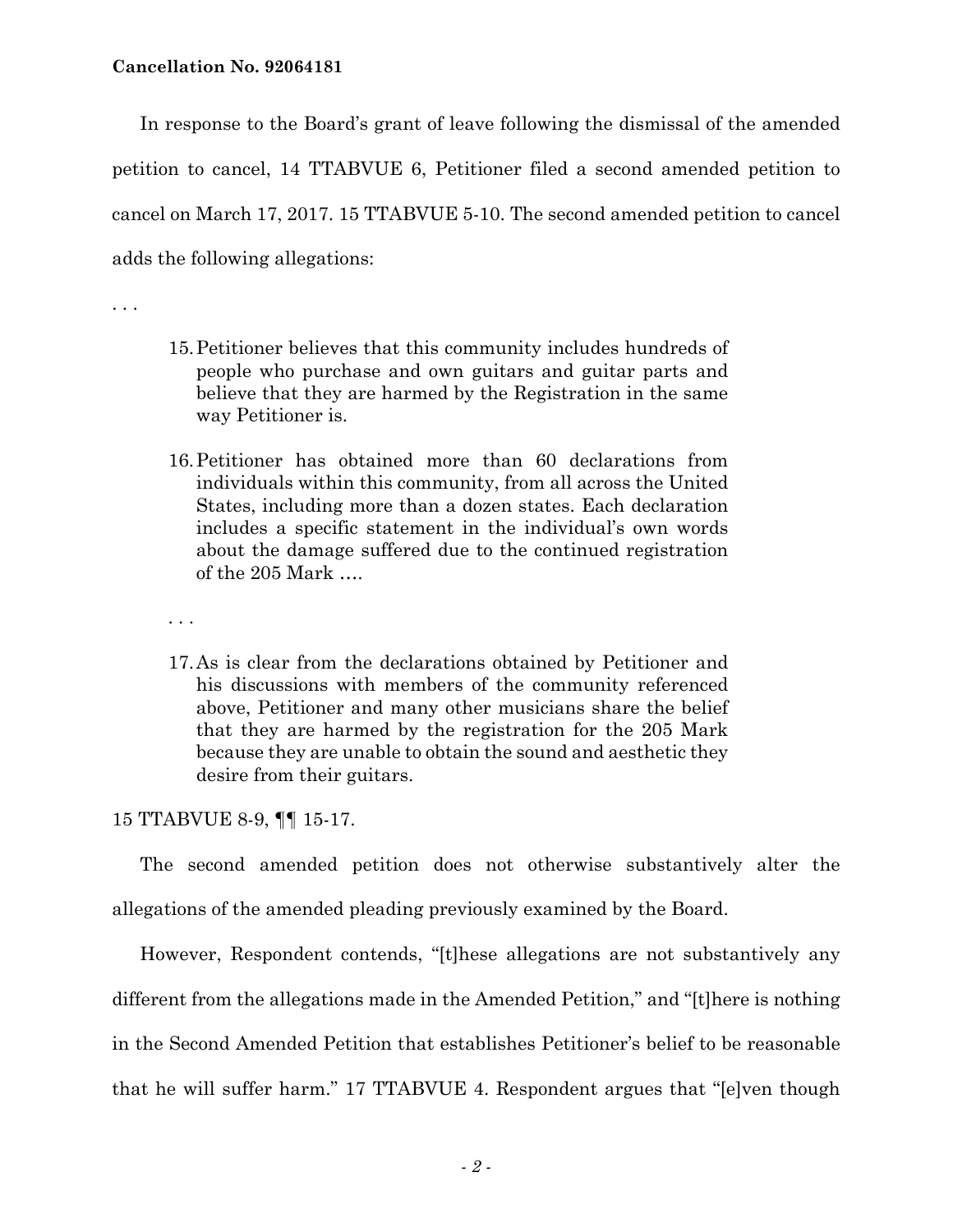#### **Cancellation No. 92064181**

this is Petitioner's third attempt, Petitioner still fails to allege facts sufficient to demonstrate the requisite standing to cancel the [']205 Mark because Petitioner fails to plead sufficient facts, even if true, that establish Petitioner's belief that he will suffer some harm is reasonable." *Id*. at 2.

 Petitioner's claim of damage rests on Respondent's asserted "exclusive right[] to use and offer for sale … pickups which consist solely of the color cream." 15 TTABVUE 6, ¶ 8. The gravamen of Petitioner's complaint is that because Respondent is the only company able to produce cream-colored pickups "due to the 205 Mark and the Registration," Petitioner cannot achieve his "particular desired aesthetic," for his guitars, "and is forced to either compromise his aesthetic by purchasing non-matching pickups from another vendor, or else sacrifice the quality and price he desires in order to achieve [the] desired aesthetic of the cream-colored pickup," and others who are similarly situated are similarly harmed by the registration. *Id*. at 7 and 8-9, ¶¶ 10, 13 and 15-17.

## *Motion to Dismiss*

 As stated in the prior order, a motion to dismiss for failure to state a claim upon which relief may be granted is a test solely of the legal sufficiency of a complaint. *See Advanced Cardiovascular Sys. Inc. v. SciMed Life Sys. Inc.*, 988 F.2d 1157, 26 USPQ2d 1038, 1041 (Fed. Cir. 1993). In order to withstand such a motion, a complaint need only allege such facts as would, if proven, establish that the plaintiff is entitled to the relief sought; that is, that (1) the plaintiff has standing to maintain the proceeding, and (2) a valid ground exists for denying the registration sought. *Young*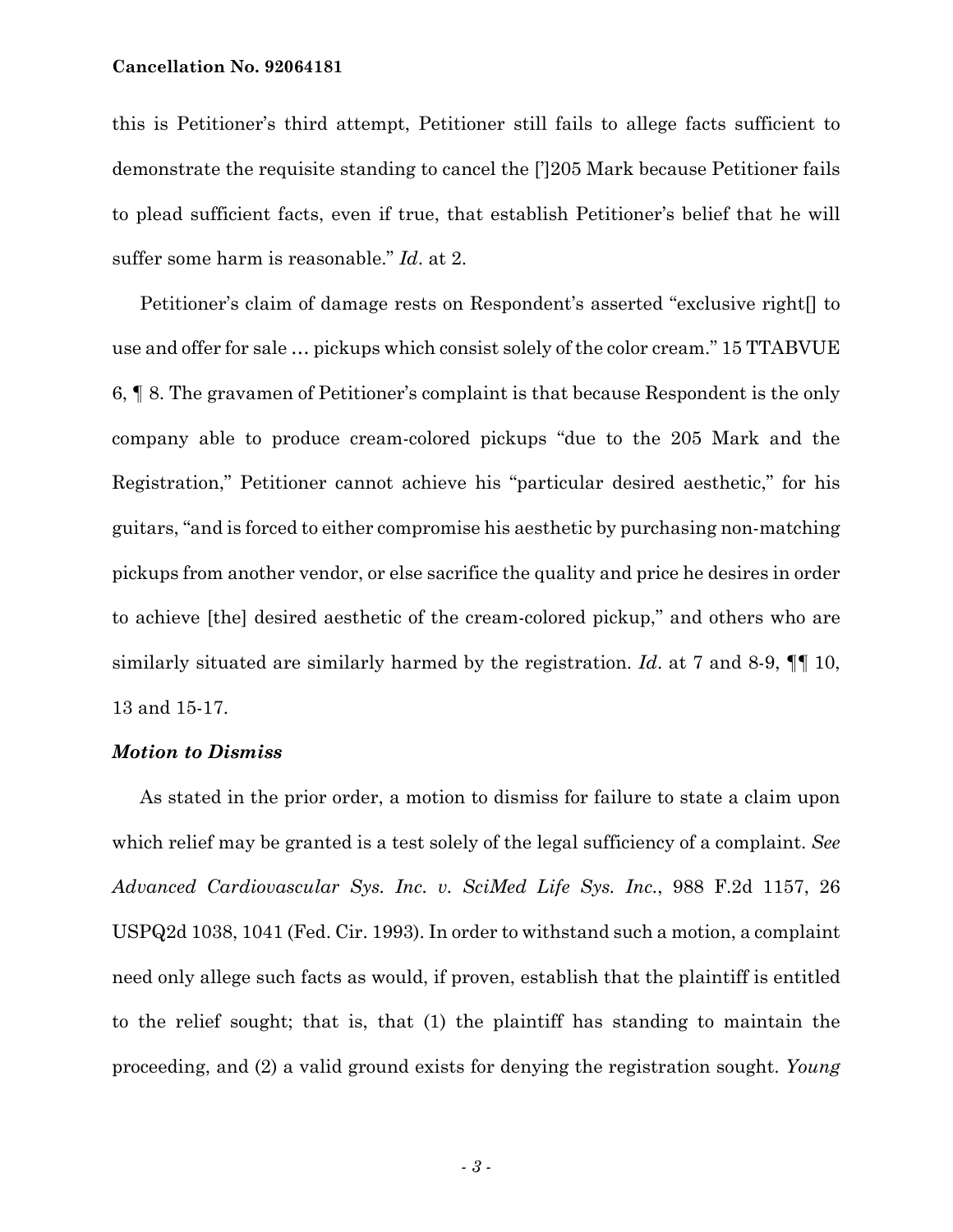*v. AGB Corp.*, 152 F.3d 1377, 47 USPQ2d 1752, 1754 (Fed. Cir. 1998). The complaint need only "state a claim to relief that is plausible on its face." *Bell Atlantic Corp. v. Twombly*, 550 U.S. 554, 570 (2007); *see also Ashcroft v. Iqbal*, 556 U.S. 662 (2009). It is important to note again that Petitioner is not under a burden to prove its case in its petition for cancellation. *Enbridge, Inc. v. Excelerate Energy Ltd. P'ship*, 92 USPQ2d 1537, n.10 (TTAB 2009). "[W]hether or not petitioner can prove the allegation[s] … is a matter to be determined after the introduction of evidence at trial (or in connection with a proper motion for summary judgment)." *Flatley v. Trump*, 11 USPQ2d 1284, 1286 (TTAB 1989). Therefore, a motion to dismiss for failure to state a claim upon which relief may be granted under Fed. R. Civ. P. 12(b)(6) is a test solely of the legal sufficiency of the allegations asserted on the face of a complaint. *See Advanced Cardiovascular Sys. Inc. v. SciMed Life Sys. Inc.*, 988 F.2d 1157, 26 USPQ2d 1038, 1041 (Fed. Cir. 1993).

 In reviewing a pleading for purposes of a motion to dismiss for failure to state a claim upon which relief can be granted, the Board must assume that all of Petitioner's well pleaded allegations are true and construe the petition to cancel in a light favorable to Petitioner. Dismissal will be granted only if it appears that Petitioner is entitled to no relief under any set of facts that could be proved in support of its claims. *See The Scotch Whisky Assoc. v. U.S. Distilled Prods. Co*., 13 USPQ2d 1711 (TTAB 1989) (citing *Stanspec Co. v. Am. Chain & Cable Co., Inc*., 531 F.2d 563, 189 USPQ 420 (CCPA 1976)).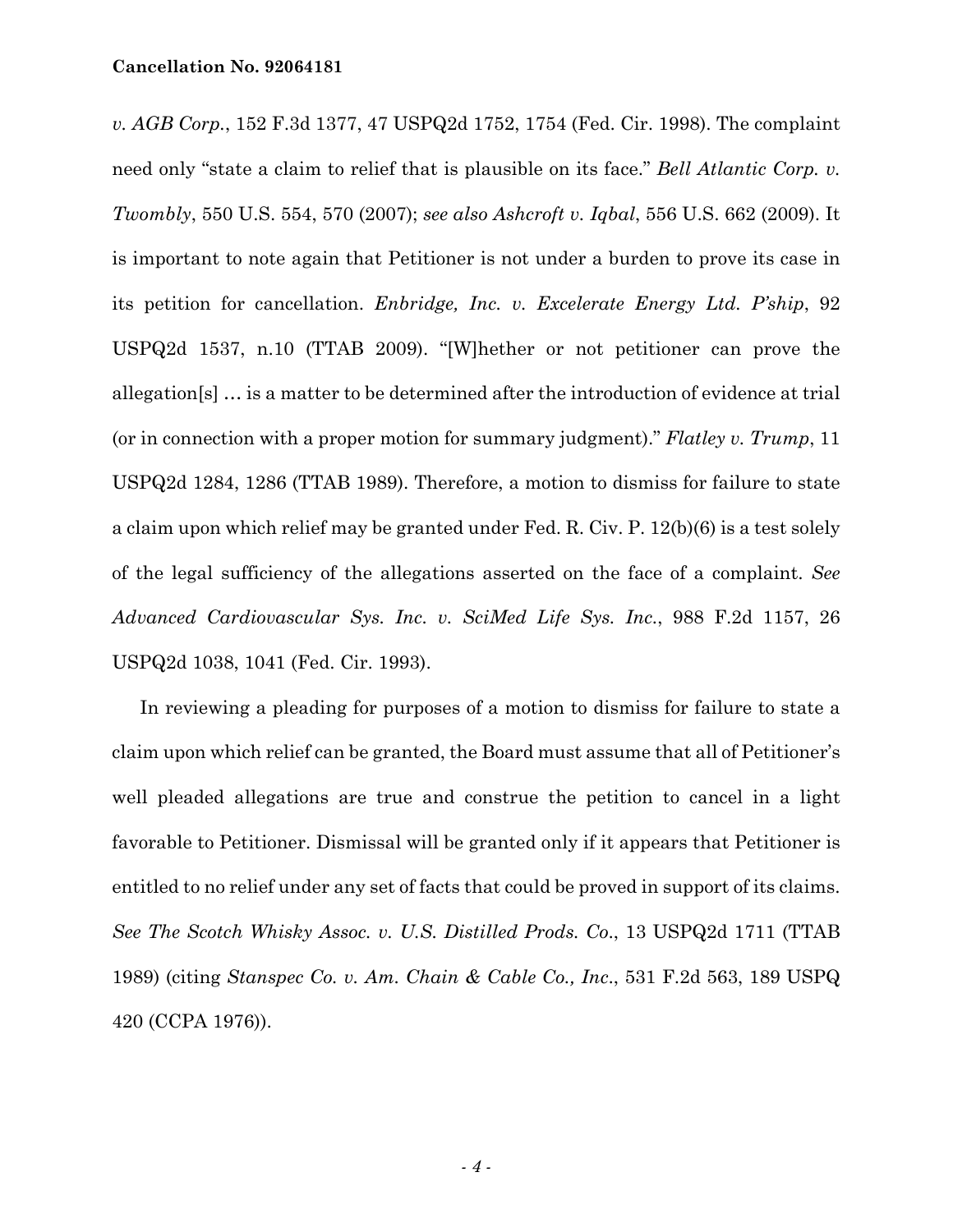### • **Standing**

 As stated in the prior order, Trademark Act Section 14 establishes a broad doctrine of standing, requiring only that a person have a belief that he would suffer some kind of damage if the mark remains registered. As interpreted in binding precedent, a petitioner must have a "real interest" in the outcome of the proceeding, and a "reasonable basis" for its belief that it would suffer some kind of damage by the continued registration of the mark. *See Empresa Cubana Del Tabaco v. Gen. Cigar Co*., 753 F.3d 1270, 111 USPQ2d 1058 (Fed. Cir. 2014); *Ritchie v. Simpson*, 170 F.3d 1092, 50 USPQ2d 1023, 1025 (Fed. Cir. 1999).

 In order to sufficiently allege a claim of standing a plaintiff must plead, and of course later prove: (1) a "real interest" in the proceeding, and (2) a "reasonable belief of damage."

 The Board previously concluded that the amended petition to cancel contains allegations sufficient to plead Petitioner's "real interest" in the proceeding, *i.e.* a favorable decision herein will likely redress the harm cited by Petitioner inasmuch as it concerns Respondent's exclusive right to produce cream-colored humbucker pickups. Accordingly, Respondent's current argument focuses on whether the second amended petition alleges facts sufficient to plead that Petitioner's belief of damage is reasonable. Petitioner contests that "[t]he Second Amended Petition clearly satisfies the second prong of the *Ritchie* standing requirement by alleging that more than 60 musicians share Petitioner's belief in harm from the Registration and by alleging possession of signed declarations from these musicians. These facts, if proven,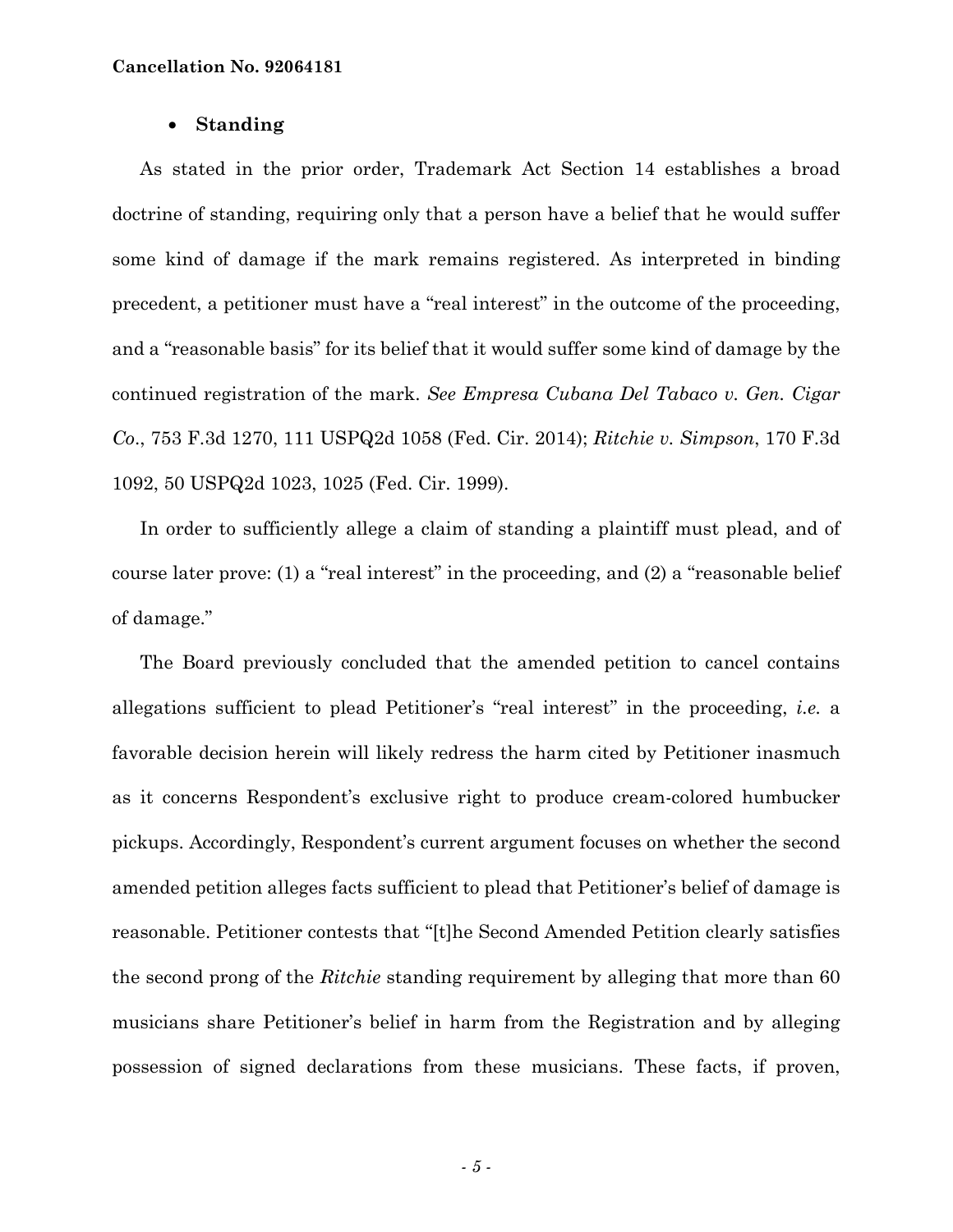#### **Cancellation No. 92064181**

establish Petitioner's standing as required by Section 14 of the Trademark Act as interpreted by the court in *Ritchie*." 19 TTABVUE 3. Respondent argues, "The declarations referenced by Petitioner are not even provided, nor are the specific individuals who allegedly made them identified." 17 TTABVUE 4.

 Respondent should note that with two exceptions not applicable here, exhibits attached to a pleading are not evidence on behalf of the party to whose pleading the exhibits are attached unless identified and introduced in evidence as an exhibit during the period for the taking of testimony. Trademark Rule 2.122(c). Therefore, even had Petitioner attached the declarations, they would not have been considered. Moreover, as previously stated, the Board's determination of the sufficiency of a pleading in the context of a motion to dismiss under Rule 12(b)(6) is constrained to the four corners of the pleadings. *See Advanced Cardiovascular Sys. Inc.*, 26 USPQ2d at 1041. Finally, the declarations themselves and the identity of the declarants are appropriate issues for discovery not pleading; similarly, the probative value of the declarations and the number of them submitted is a matter for consideration at trial. *See Flatley*, 11 USPQ2d at 1286.

 Indeed, Petitioner's amended claim of damage is one made on the basis of an objective belief of damage. *See Ritchie*, 50 USPQ2d at 1028; c*f. McDermott v. San Francisco Women's Motorcycle Contingent*, 81 USPQ2d 1212, 1216 (TTAB 2006), *aff'd*, 240 Fed. Appx. 865 (Fed. Cir. 2007). ("Applicant's mark is therefore only subjectively offensive to opposer."). Unlike his initial amended complaint, Petitioner now has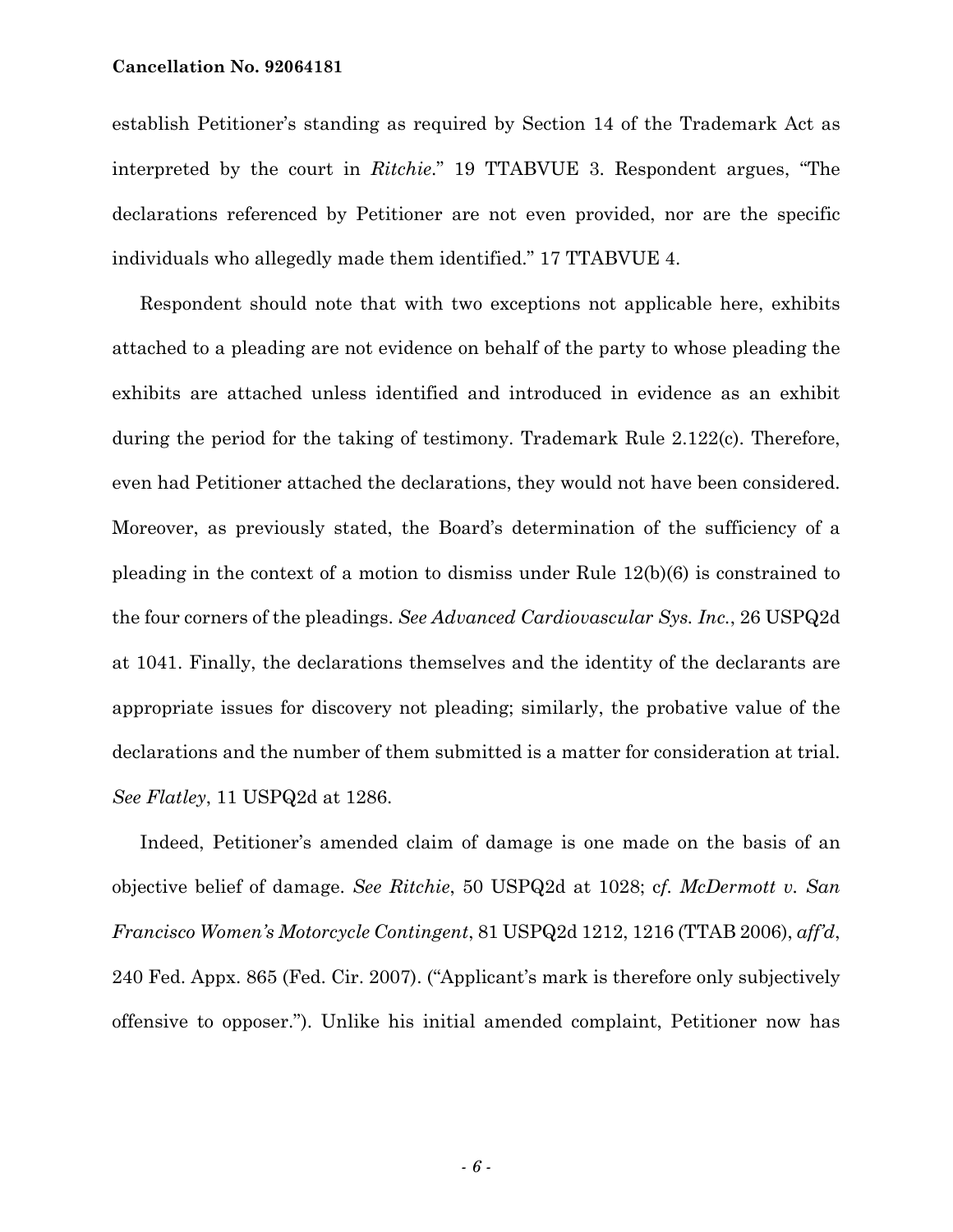alleged facts that others (*e.g.* other guitar owners) share his belief of damage. 15 TTABVUE 8-9, ¶¶ 15-17.

 Taking all of Petitioner's well pleaded allegations as true, as we must, and construing the petition in a light favorable to Petitioner, the additional facts alleged by Petitioner are sufficient to plead his standing to bring this cancellation proceeding. *See The Scotch Whisky Assoc.*, 13 USPQ2d at 1714.

Accordingly, Respondent's third motion to dismiss under Fed. R. Civ. P. 12(b)(6)

# is **DENIED**.

# *Schedule*

 The proceeding is **RESUMED**. The remaining conferencing, discovery, disclosure, and trial dates are reset as follows:

| Deadline for Discovery Conference       | August 10, 2017   |
|-----------------------------------------|-------------------|
| Discovery Opens                         | August 10, 2017   |
| Initial Disclosures Due                 | September 9, 2017 |
| <b>Expert Disclosures Due</b>           | January 7, 2018   |
| Discovery Closes                        | February 6, 2018  |
| Plaintiff's Pretrial Disclosures Due    | March 23, 2018    |
| Plaintiff's 30-day Trial Period Ends    | May 7, 2018       |
| Defendant's Pretrial Disclosures Due    | May 22, 2018      |
| Defendant's 30-day Trial Period Ends    | July 6, 2018      |
| Plaintiff's Rebuttal Disclosures Due    | July 21, 2018     |
| Plaintiff's 15-day Rebuttal Period Ends | August 20, 2018   |
| <b>BRIEFS SHALL BE DUE AS FOLLOWS:</b>  |                   |
| Plaintiff's Main Brief Due              | October 19, 2018  |
| Defendant's Main Brief Due              | November 18, 2018 |
| Plaintiff's Reply Brief Due             | December 3, 2018  |
|                                         |                   |

 In each instance, a copy of the transcript of testimony together with copies of documentary exhibits, must be served on the adverse party within thirty days after completion of the taking of testimony. Trademark Rule 2.l25.